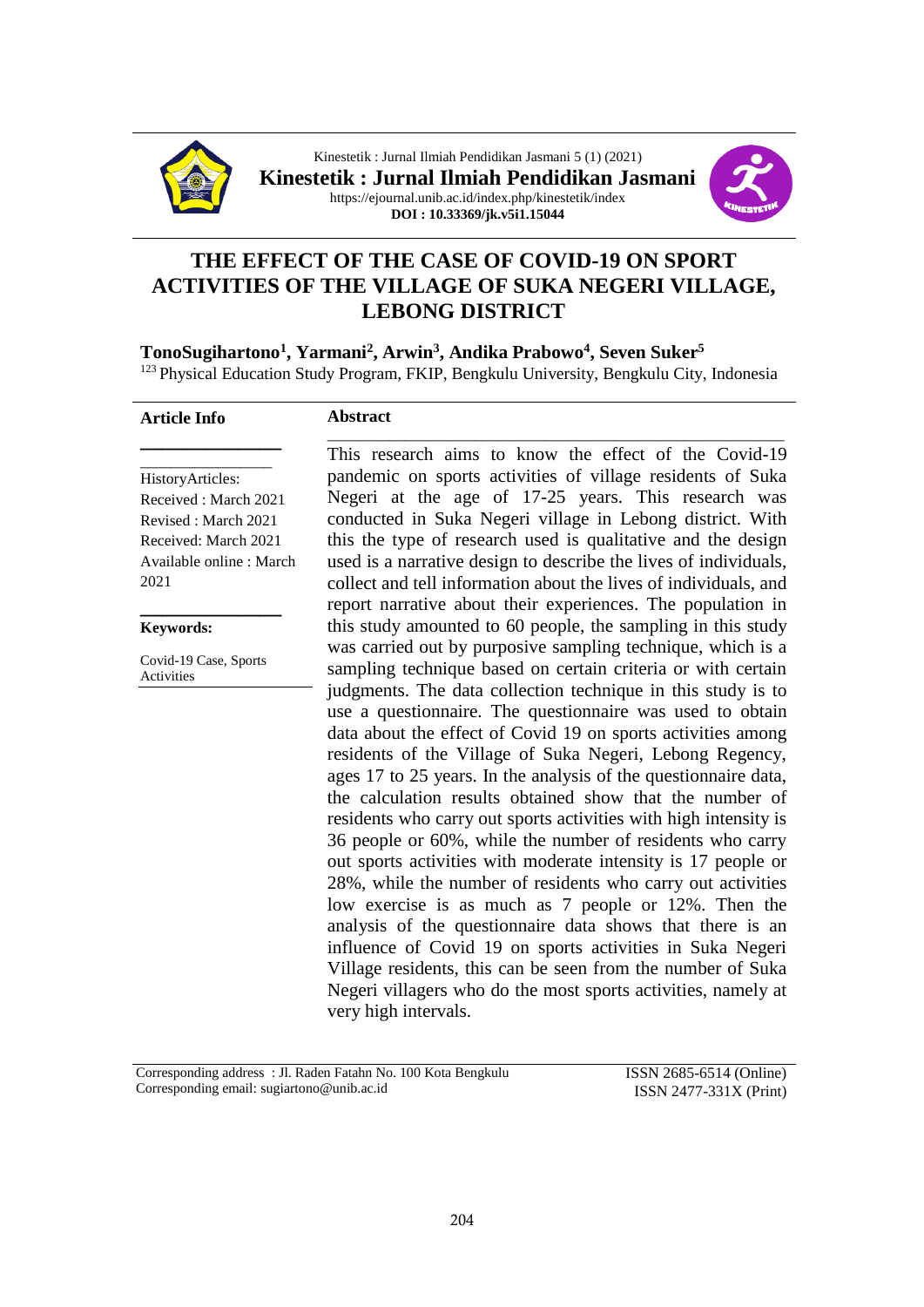## **INTRODUCTION**

The impact of the outbreak of the corona virus (Covid-19) has really been felt by the community. The Covid-19 virus pandemic has caused a very wide spread in countries around the world, including Indonesia. With that, many governments in the world temporarily stop activities outside the home such as work, school, vacation, and stop activities to gather in a crowd when outside the home.

According to the Task Force for the Acceleration of Handling the Covid - 19 outbreak, in Indonesia itself, corona positive sufferers continue to increase. With this increase in sufferers, it has had a greater negative effect on people's lives. Addressing the covid case requires time and various kinds of special handling by the government appropriately. This can be done by intensively socializing with the health office about the impact of the Covid-19 epidemic itself, both from various aspects of prevention so how to deal with it. The impact caused by the spread of Covid-19 is felt in various sectors of life. So that it can affect the lifestyle and habits of citizens in everyday life.

Sports is one of the activities that is usually done outside the home. However, during a pandemic, this cannot be done. Even though sports activities are positive activities that are very useful, especially in maintaining health during a pandemic like now. Because we really need a variety of things that can ward off various diseases and increase immunity.

The impact of the Covid-19 pandemic on the activities of residents who have been accustomed to doing sports activities outside the home, such as: jogging, soccer, futsal, volleyball, basketball and gymnastics, were forced to replace them with sports activities carried out at home. This shows that the Covid-19 outbreak is affecting the sports activities of the citizens. Therefore, as a researcher I am very interested in being able to conduct research on how covid-19 affects citizen sports activities. This research is based on the situation faced by residents today with the pandemic so that they can only do sports activities at home. The villagers of Suka Negeri before the Covid 19 pandemic used to do sports outside their homes. For example, by cycling or jogging around the village area of Suka Negeri. However, since the Covid 19 pandemic hit, sports activities outside the home must be stopped automatically. Because of the influence on sports activities that are usually carried out by the people of Suka Negeri Village, because residents who used to do sports routines outside the home now have to get used to activities at home. If this activity takes place regularly, meaning that by staying at home but doing very little or not doing sports activities at all, it is feared that it will interfere with the health of residents, especially during the Covid 19 pandemic, where we have to maintain our stamina and body power. because residents who used to do sports routines outside the home now have to get used to activities in the house.

If this activity takes place regularly, meaning that by staying at home but doing very little or not doing sports activities at all, it is feared that it will interfere with the health of residents, especially during the Covid 19 pandemic, where we have to maintain our stamina and body power. because residents who used to do sports routines outside the home now have to get used to activities in the house. If this activity takes place regularly, meaning that by staying at home but doing very little or not doing sports activities at all, it is feared that it will interfere with the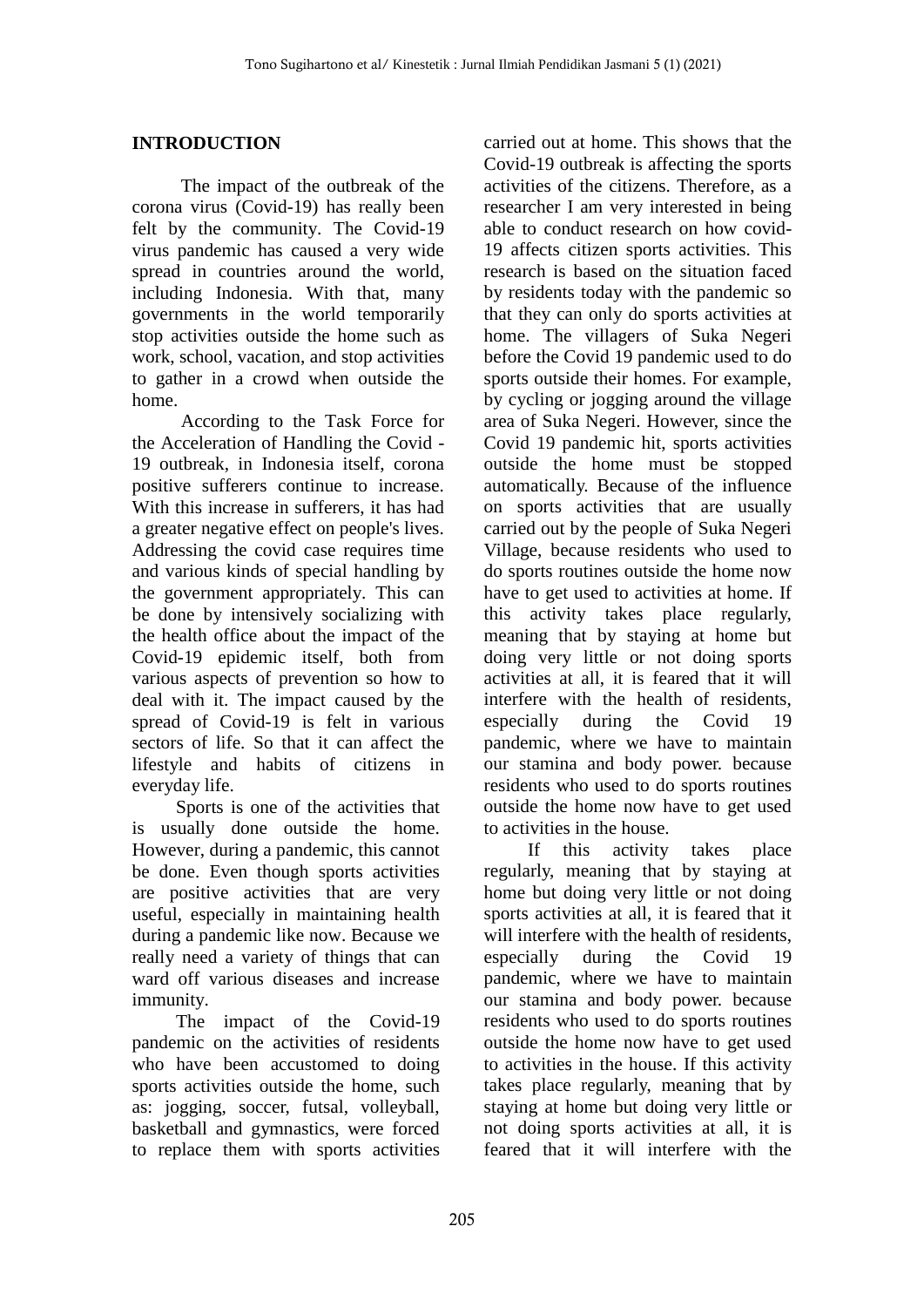health of residents, especially during the Covid 19 pandemic, where we have to maintain our stamina and body power.

According to Lia Amalia (2020), what can prevent disease caused by the corona virus is by increasing the immune system or immune system. The way that can be done to increase the body's immunity by adopting a healthy lifestyle such as eating more vegetables and fruits, resting in sufficient time can maintain endurance. Meanwhile, according to Abdul Arif (2020), to increase immunity itself, namely by consuming 4 healthy nutritious foods 5 perfect food menus that are complete and contain nutrients needed by the body such as carbohydrates, protein, vitamins and minerals. Doing a form of physical exercise / regular exercise can increase endurance and relieve inflammation, exercise that is done regularly has a better effect on immunity than exercise that is only occasionally, and take the time to do exercise within 30 minutes every day or at least 3-4 times a week. Exercise time can be done in the morning or evening. When doing sports, sports should not be done excessively because it will result in the impact of immune suppression or interference with the body's immunity. This exercise that is done excessively depends on the strength or endurance of a particular person. Before doing sports training activities, you should consult with a medical doctor or with the trainer, especially for the first time. From the opinions of the above experts. Based on the description above, the researchers are very interested in conducting research on how Covid 19 affects sports activities in the community, especially residents of Suka Negeri Village, Lebog Regency. This research is based on the situation faced by residents today with the pandemic, so they have to learn and do activities from home, especially sports. Given that not all residents are accustomed to doing activities from home, especially sports are not activities that are usually done at home, so it is possible that the longer this pandemic will have an indirect effect on health due to the lack of activities that do physical exercise in normal situations.

The objects in this study were residents of Suka Negeri Village, Lebong Regency, aged 17 to 25 years. The choice of research object is due to the ease of access in obtaining and collecting data to be used in this study. Based on the description above, in this study the author raises the title "The Influence of the Covid-19 Pandemic on Sports Activities of Village Residents of Suka Negeri, Lebong Regency, Ages 17 to 25 Years".

## **METHOD**

This research is a qualitative research and the research design used is a narrative design to describe the lives of individuals, collect and tell formations about the lives of individuals, and report narrative about their experiences (Alsa, 2011: 52).

Data collection techniques in the form of distributing questionnaires or kets. Existing data will be processed and analyzed using predetermined indicators. The results of the analysis are then interpreted and discussed so that in the end the results of the research can be concluded and given suggestions on the problem.

The population in this study were residents of Suka Negeri Village, Lebong Regency, who were related to the covid-19 case study of sports activities. According to Sugiyono (2013: 116), the sample "is part of the number and characteristics of the population. The sample in this study were 60 people in Suka Negeri Village, Lebong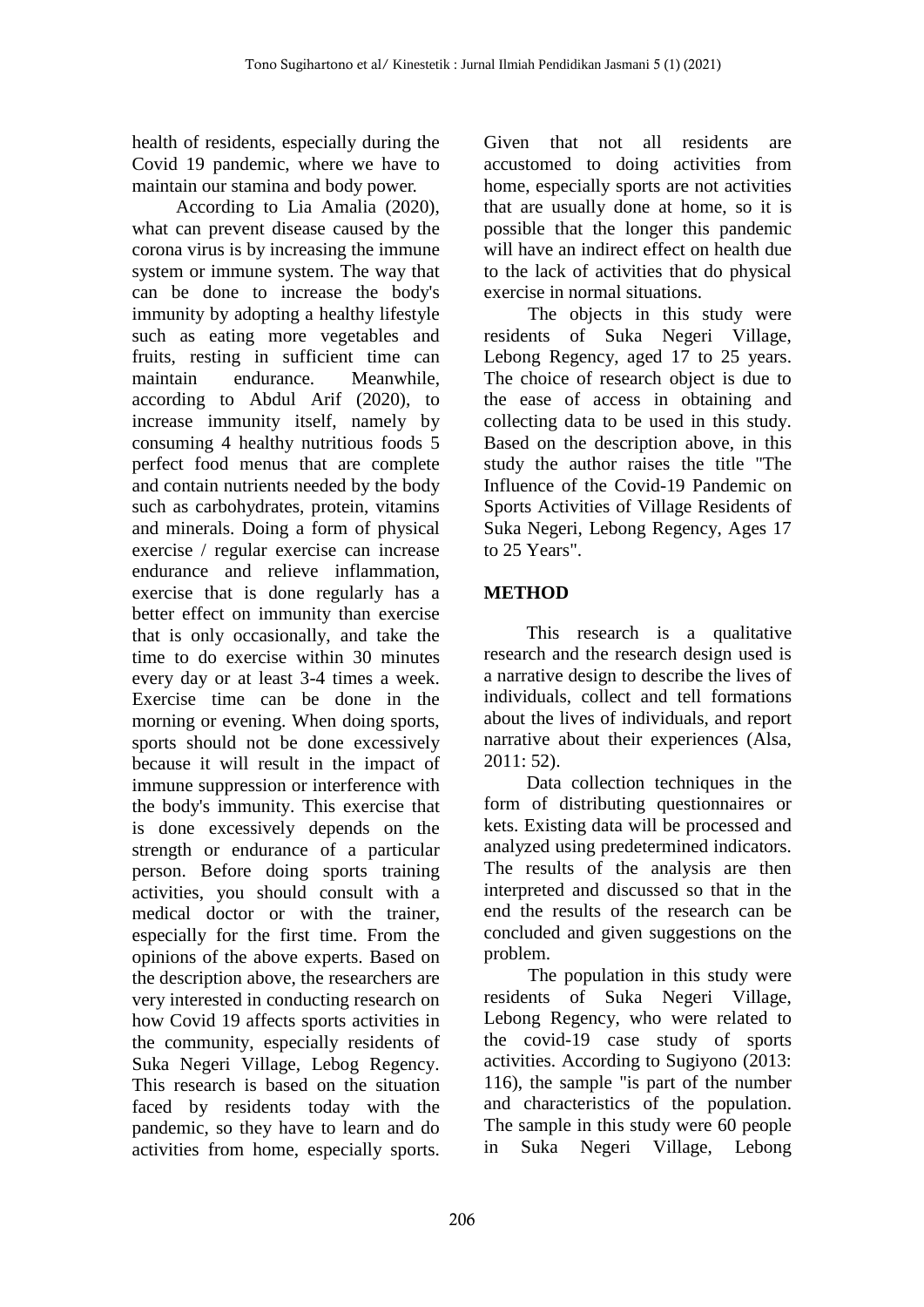Regency, aged 17-25 years. The sampling method in this study was carried out using purposive sampling technique, which is a sampling technique based on certain criteria or with certain judgments. "

The data collection method in this study is to use a questionnaire. The questionnaire was used to obtain data about the effect of Covid 19 on sports activities among residents of Desa Suka Negeri, Lebong Regency, aged 17 to 25 years. The indicators used in this study are using a scale of 1-5 in which the questionnaire statement is stated as SS, S, KS, TS, STS. The following is an explanation for the questionnaire analysis indicators in the study.

After the data is obtained based on the work of residents, namely determining the effect of the Covid-19 case on sports activities, the data is analyzed. To find out more about the effect of the Covid-19 case on citizen sports activities, then the researcher provides a questionnaire to residents or all selected samples then the results from the distribution of the questionnaires were analyzed based on the percentage.

### **RESULTS**

Suka Negeri Village has an area of 5,000 ha, consisting of 60% plantation land, 10% rice fields and 15% peat land, scrub and barren land  $\Box$  5% and the rest is for settlement (village monograph, 2009). The borders of Suka Negeri Village include the West area bordering Topos Village, the East area with Ajai Siang Village, the South area is directly adjacent to the TNKS area and the North area borders the Talang Baru II Village. Geographically, Suka Negeri Village is a supporting village for the Kerinci Seblat National Park (TNKS). The main livelihood of the population is the agricultural sector which is dominated by the plantation sub-sector, namely, as many as 1,433 people or 95% of which are divided into coffee planters (70%), rice farmers (10%) vegetable farmers (10%), and the rest make a living as a source of income. carpenter / mason,

### **Tabel 1.** Recapitulation of the Age of the Village Residents of Suka Negeri, Lebong Regency

| <b>Age of Citizen</b> | amount |
|-----------------------|--------|
| $17-19$ years         | 11     |
| $20-21$ years         | 19     |
| $22-23$ years         | フフ     |
| $>$ 25 years          |        |

In the table above, it can be seen that the number of residents aged 17-19 years is as many as 11 people, residents aged 20-21 years are 19 people, residents aged 22-23 years are 22 people and residents aged over 25 years are as many 8 people.

**Tabel 2.** Recapitulation of Respondent Gender

| <b>Gender of Citizen</b> | amount |
|--------------------------|--------|
| Women                    |        |
| Man                      | 49     |

From the table above, it can be seen that the number of residents with female gender is 11 people and male gender is 49 people.

**Tabel 3.** Interval Table Answers of villagers like the Lebong district.

| <b>Interval</b> | <b>Sports</b>    | Number of |
|-----------------|------------------|-----------|
|                 | <b>Activity</b>  | villagers |
|                 | <b>Indicator</b> |           |
| 100             | Very high        |           |
| 80-99           | High             | 36        |
| 60-79           | Moderate         | 17        |
| 40-59           | Low              |           |
| 10-39           | Very low         |           |

Based on the answer interval of the villagers above, the indicator of sports activity is obtained, namely 100, there is a very high indicator with the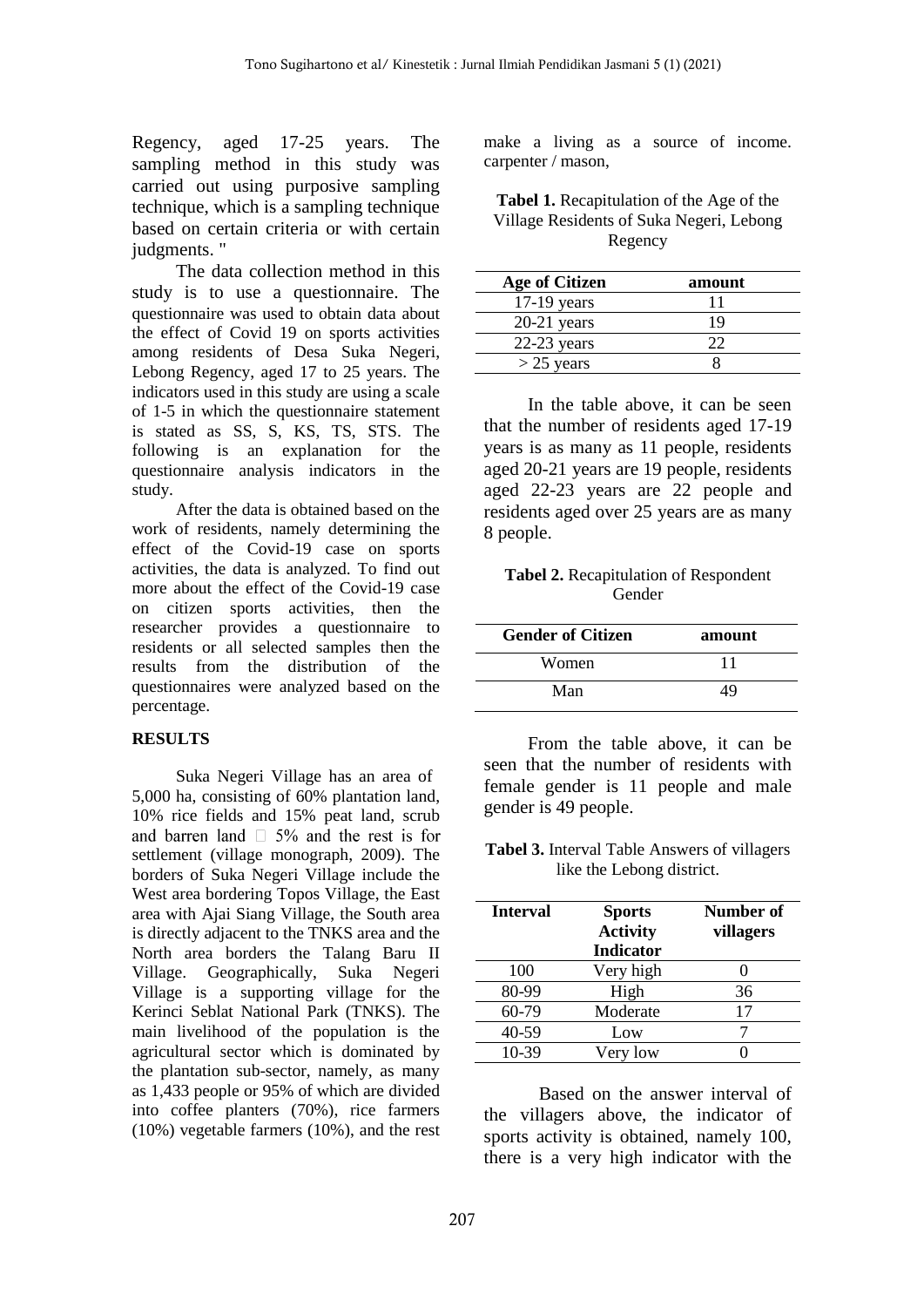number of residents 0 interval 80-99 there is a high indicator with the number of residents 36 people, 60-79 interval there is a moderate indicator with the number of residents 17 people, 40-59 intervals are found. Low indicator with 7 residents, interval 10-39, there is a very low indicator with 0 residents.

**Table 4.** Recapitulation Answers of villagers like the country of Lebong district in Percentage

| <b>Interval</b> | <b>Sports</b><br><b>Activity</b><br><b>Indicator</b> | <b>Total</b><br>percentage<br>(%) |
|-----------------|------------------------------------------------------|-----------------------------------|
| 100             | Very high                                            |                                   |
| 80-99           | High                                                 | 60                                |
| 60-79           | Moderate                                             | 28                                |
| 40-59           | Low                                                  | 12                                |
| 10-39           | Very low                                             |                                   |

In the recapitulation table, the answers of villagers like the country are 80-99 intervals with high indicators, the percentage is 60-79 with moderate indicators, the percentage is 28%, 40-59 intervals, with low indicators, the number of percentages is 12 % by calculating the percentage, namely in the example the number of villagers who have a high category, namely 36 people with a calculation of 36 x  $100\%$ : 60 = 60% and so on. If the summary of the residents' answers is made in a graphic it will look like

The results of the calculation show that the number of residents who do sports with high intensity is as many as 36 people or 60%, while the number of people who do sports activities with moderate intensity is 17 people or 28% while the number of people who do sports activities with low intensity is as many as 7 people. or 12%. While the number of residents who do sports activities with very high intensity does not exist, as well as the number of residents who do sports activities with very low intensity.

## **DISCUSSION**

This research has a type of narrative research which is to find out whether the effect of the Covid-19 case on the sports activities of the people of Suka Negeri Village, Lebong Regency, ages 17 to 25 years. This research was conducted for 1 month, during the research process the residents were given a questionnaire or questionnaire.

According to the results of research conducted on residents of Suka Negeri Village with cases of covid-19 on sports activities aged 17 to 25 years (table of intervals of residents 'answers and table of recapitulation of village residents' answers in percentage) according to these data it can be seen that residents who carry out activities sports with high intensity as many as 36 people with a percentage calculation of 60%, including 15 people doing activities such as gardening with an average distance of approximately 8,770 km / 150 minutes (2:30 hours), residents doing running sports (jogging) as many as 7 people, residents doing cycling sports as many as 8 people, residents doing weight lifting activities such as coffee and rice as many as 6 people

Based on the analysis above, it can be concluded that by providing questionnaires or questionnaires to residents so that they can find out how many people do sports activities during the pandemic and the effect of the Covid-19 case on sports activities.

### **CONCLUSIONS**

From the results of data analysis and discussion, it can be concluded that the effect of Covid 19 on sports activities in Suka Negeri Village residents can be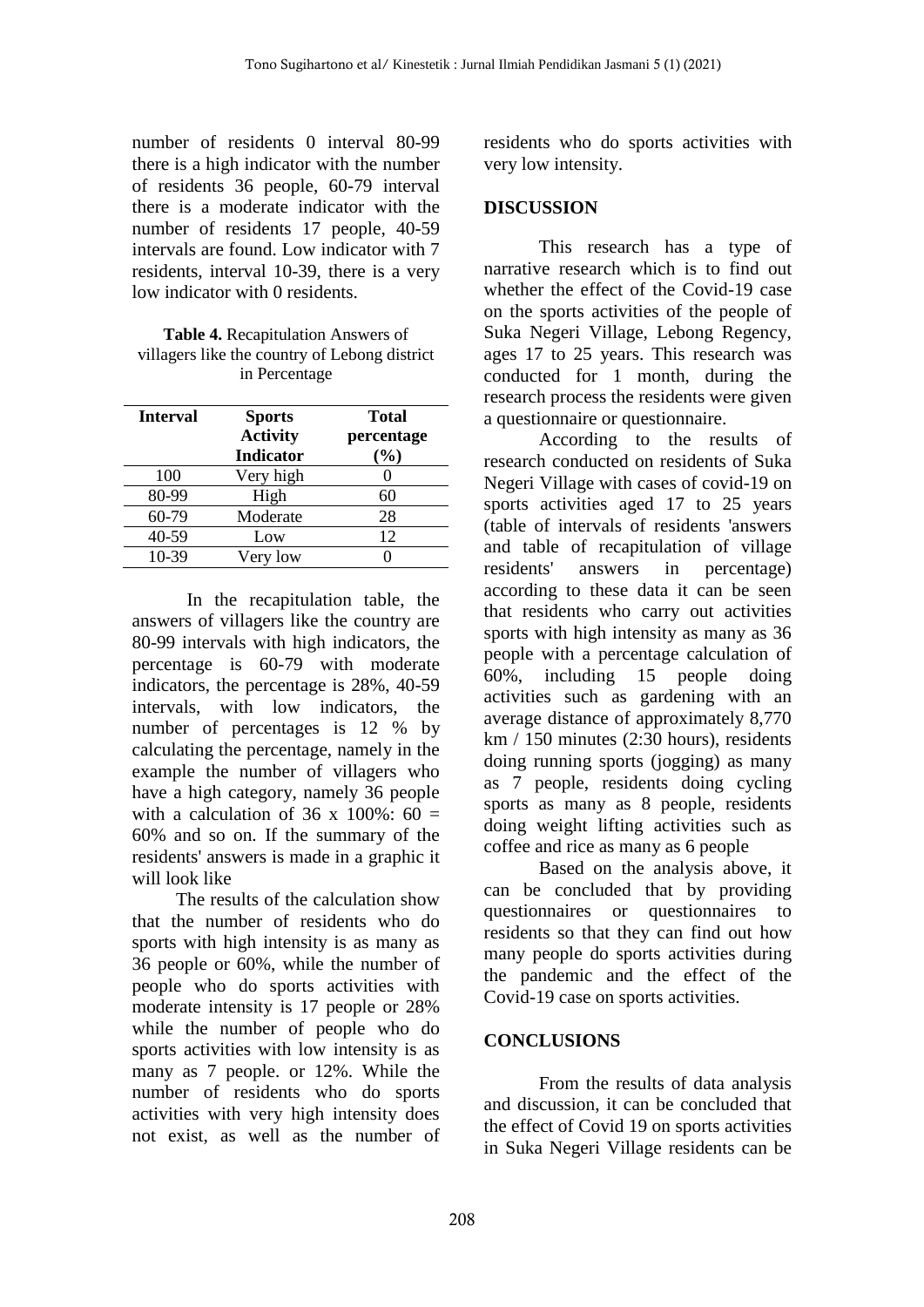seen from the number of Suka Negeri villagers who do the most sports activities, namely at the "Very High" and "High" interval And "very low".

Residents doing sporting activities "High" during the Covid 19 Pandemic affected their health condition to carry out daily work activities. People did more "moderate" sports activities, so it can be concluded that the Covid 19 Pandemic had only a partial effect on sports activities. This is based on the assumption that only some residents do sports activities in maintaining passive health, especially during the Covid 19 pandemic. People are doing more "Very Low" sports activities, so it can be concluded that the Covid 19 Pandemic has no effect on sports activities. This is based on the assumption that residents do not consider it important to do sports activities in maintaining active health, especially during the Covid 19 pandemic.

Based on the description above, the results of the data analysis show that the number of people who do high sports activities is the highest, which is 36 people or 60%, which means that it can be concluded that the Covid 19 pandemic affects the sports activities of the people of Suka Negeri Village for their age. 17 to 25 years. This is based on the assumption that residents maintain their health conditions so as not to be infected with the Covid 19 Virus.

### **SUGGESTION**

This research has been carried out as closely as possible, but cannot be separated from the existing limitations, namely:

1. For villagers, always obey the prescribed health protocols, wear a mask, wash their hands and avoid gathering when outside the home.

- 2. It is better if the villagers should maintain sports activities, to maintain their immunity so that they are well maintained.
- 3. For researchers who want to continue this research in order to make this research as material for information and research with different populations or samples and in larger numbers.

## **REFERENCES**

- Abid Haleem, Mohd Javaid (2020).Effects of COVID-19 pandemic in daily life journal homepage: www.elsevier.com/locate/cmrp.
- Adam B. Evans,Adam Et al, (2020).Sport in the face of the COVID-19 pandemic: towards an agenda for research in the sociology of sport. European Journal for Sport and Society, 17:2, 85-95, DOI: 10.1080/16138171.2020.176.
- Alsa (2011). Religiusitas Penyandang Tunanetra. Jurnal pisikologi. Vol 5
- Amelia, lia. (2020). Analisis Gejala Dan Peningkatan Kekebalan Tubuh Untuk Mencegah Penyakit Covid-19. Jurnal jambura. Vol 2.
- Apituley, T. L., Pangemanan, D. H., & Sapulete, I. M. (2021). Pengaruh Olahraga Terhadap Coronavirus Disease 2019. JURNAL BIOMEDIK: JBM, 13(1), 111-117.
- Arif, Abdul. (2020). Tingkatan system imun untuk tangkis covid-19.
- Arikunto, Suharsimi. (2010). Manajemen Penelitian. Jakarta: Rineka Cipta.
- Fukuda, K. (2013). Emergence of novel coronavirus: global context. EMHJ, Vol. 19, Supplement 1.
- Jauhari, M. N., Mambela, S., & Zakiah, Z. (2020). Dampak Pandemi Covid-19 Terhapad Pelaksanaan Pembelajaran Penjas Adaptif Di Sekolah Luar Biasa. STAND: Journal Sports Teaching and Development, 1(1), 63- 70.
- Karo, M. B. (2020, May). Perilaku Hidup Bersih dan Sehat (PHBS) Strategi